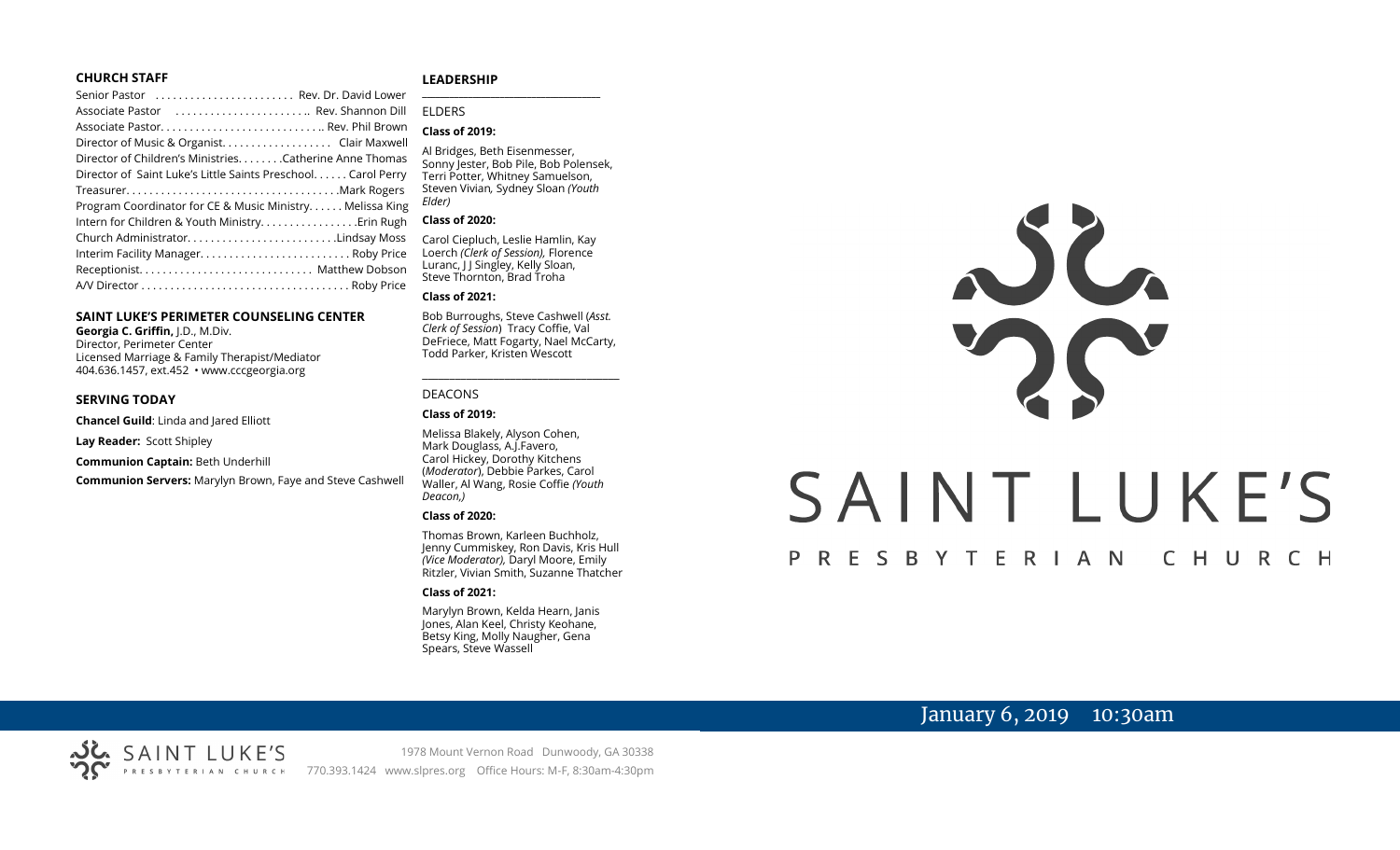

1978 Mount Vernon Road • Dunwoody, Georgia 30338 770.393.1424 • www.slpres.org

#### **January 6, 2019** Epiphany of the Lord

#### **Liturgical Color:** White

*Liturgical colors can orient us to the season of the church year and help to engage the sense of sight in worship. White is used for special days and events, such as Christmas and Easter.*

#### **SUNDAY SCHEDULE**

8:15am Chapel Communion Service 9:15am Sunday School 10:30am Sanctuary Worship Service *Nursery available at all services and Sunday School.* 

# MISSION

Responding to God's call and empowered by the Holy Spirit, we invite all to join us in knowing, serving, and sharing Jesus Christ here and around the world.

# VISION

To be a beacon of faith, hope, and love– every member an active disciple in Christ's ministry.

#### **WELCOME, GUESTS!**

We are delighted you are worshipping with us.

**DURING** the Welcome, please print the requested information on the Friendship Pad and pass the Friendship Pad down the pew.

**AFTER** the worship service, please join us outside the Sanctuary where our Pastors or a church officer will be available to answer questions and provide you with a loaf of freshly-baked bread.

**FOR MORE** information about our programs, ministries or membership, please contact one of our Pastors at 770.393.1424, or visit our website: slpres.org.

# **THAT ALL MAY WORSHIP**

**ASSISTIVE** A hearing loop is accessible by switching hearing aids to T-coil. Also, large print hymnals and back cushions are available. Please contact an usher for further assistance.

**CHILDREN** are a precious part of our church family, and we welcome them in worship. Worship activity sheets and tactile activities are available on the blue Worship Carts in the back of the sanctuary. Each week, children are invited to walk up for an age-appropriate message during "Tell Us Our Story." After that time, they may remain in worship, go to Faithful Friends (K-2nd) or go to child care (PreK and younger).

# **SAINT LUKE'S LITTLE SAINTS PRESCHOOL & KINDERGARTEN**

#### **Registration for the 2019~2020 school year is coming in January!**

Our accredited program honors the individuality of the child as we prepare each student for elementary school. Children ages 12 months through Kindergarten enjoy learning in our beautiful classrooms under the guidance of our dedicated and experienced teachers.



**REGISTRATION DATES: January 22nd** (Church Members) **January 23rd** (Current Families) **January 24th** (New Families)

For further information and to arrange a tour, please contact Carol Perry, Director: 770.393.1424 x240 or [carolperry@slpres.org.](mailto:carolperry@slpres.org)

# **INFORMATION FOR ALL TARTAN TROT SUPPORTERS**

#### **1 - REGISTER FOR THE RACE**

We need runners! If you are a sponsor, please use the promo code already provided to you by email to take advantage of your complimentary race registrations! It's a perk of being a Sponsor. Use them yourself or give them away. You can register here: [https://raceroster.com/events/2019/16889/tartan](https://raceroster.com/events/2019/16889/tartan-trot-5k10k)-trot-5k10k

#### **2 - BECOME A SPONSOR OR PAY YOUR PLEDGE**

There is still time to sponsor. Please feel free to do so online through Realm or using a pledge card. If you have already pledged, just a friendly reminder that you may fulfill your pledge online through Realm or you can drop a check off in the collection plate or the church office. Be sure to write "Tartan Trot 2018" in the memo line.

#### **3 - VOLUNTEER**

Look for information about volunteer opportunities in January!

## **4 - CYCLEBAR**

Mark your calendars! Join us at Cyclebar (4794 Ashford Dunwoody Rd, Dunwoody, GA 30338 )at 1:00 p.m. on **Saturday, January 12**. Rides will be \$20 and all proceeds will benefit Tartan Trot. Registration link: <https://bit.ly/2RQwzAm>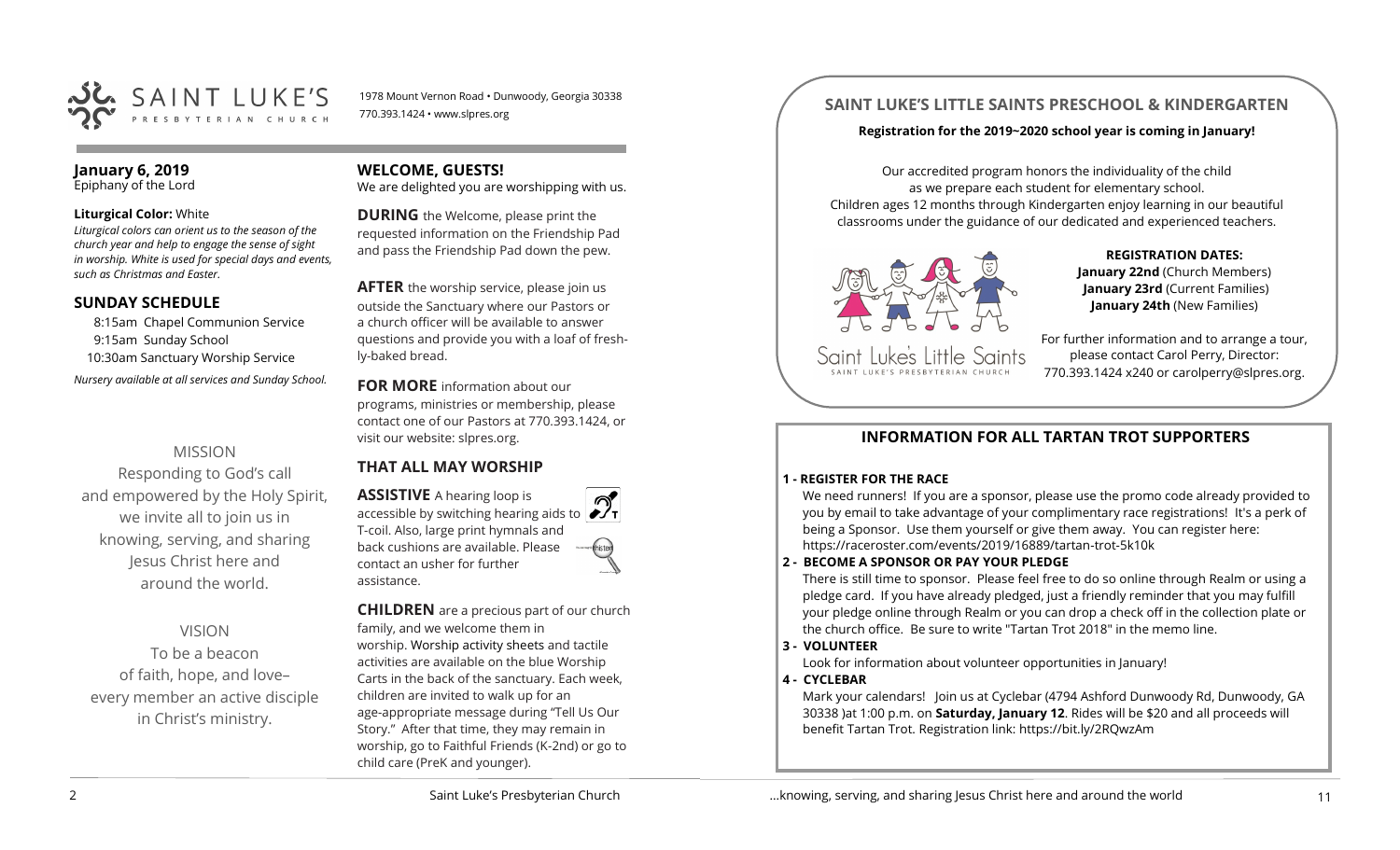**2019 COMMITMENT UPDATE** —We are grateful for the positive and generous response of so many folks to this year's commitment campaign. Pledges as of December 8th totaled \$1,080,157 from 151 individuals or families. So many of you have increased your pledges by 7% or more; just what we requested and prayed for. **THANK YOU for supporting God's work here at Saint Luke's**. Our goal is to reach \$1.368 million, so we are not done yet. Last year we received 200 pledges and our hope is the remaining members who have not turned in their pledges will match or increase their commitment 7% for 2019 if they are able. A 7% increase in giving will allow to us fund our anticipated 2019 budget, more than 7% will allow Saint Luke's to do even more! We are coming to the end of the commitment season and we will begin to finalize budgets for 2019 based on the final results from this year's campaign. To those who have not yet responded, open your hearts and let's make it happen! Submit your pledge via Realm at slpres.org or on the mobile app, send a confidential email to [commitment@slpres.org](mailto:commitment@slpres.org) or by submitting a pledge form to the church office.

**MARRIAGE RETREAT— FEBRUARY 8-10, 2019—**Whether you are newly married wanting to know more about what's ahead, parents in the midst of busyness looking to reconnect, or just want to have a weekend away with your spouse join us at Calloway Gardens for the **Better Marriages retreat, February 8-10, 2019.** You can stroll through the gardens, attend workshops designed to enrich your marriage, and meet great people! Register now! For any questions email or call Bob and Christine Crutchfield at 770-364-8079 and [Gafrog01@hotmail.com.](mailto:Gafrog01@hotmail.com)

**CHILLY? CHILI! —** Adults are invited to the home of Mary and Billy Martin for a Chili Supper on **Saturday, January 26, from 6:30pm-9pm**, \$7.50/person at the door. Please RSVP on the church web site or contact Mary Martin at [marymckeemartin@gmail.com](mailto:marymckeemartin@gmail.com) or Faye Cashwell at [faye@cashwellhome.com.](mailto:faye@cashwellhome.com)

**SUNDAY, JANUARY 27, HOW LONG DOES IT TAKE TO MAKE 10,000 SANDWICHES? —** Come and find out at the annual Presbyterian Women (PW) Sandwich Project. We'll be making sandwiches for hungry folks around Atlanta that will be distributed to four home-less shelters. Both young and old can help make sandwiches, so plan to attend! The fun starts at 9:30am. In the Great Hall. Additionally, this winter weather is cold, so we'll be collecting mittens, gloves and men's white tube socks for those in need. See our display in the lobby to sponsor a box of sandwiches for \$25! All donations help offset the cost of sandwiches.

#### **In Preparation for Worship**

Let there be an opening into the quiet that lies beneath the chaos, where you find the peace you did not think possible and see what shimmers within the storm.

-*"Blessing in the Chaos," Jan Richardson*

#### **Gathering Prayer**

l

**Prelude** Prelude on the Introit for the Epiphany *Maurice Duruflé* 

**Chiming of the Hour**

#### **Welcome and Announcements**

*If you are new to Saint Luke's today, welcome, we are so glad you are here! We have a gift of fresh bread we would love to give to you as a token of our gratitude. Please introduce yourself after worship to receive your welcome gift.*

*Please take the time now to fill out the Friendship Pads situated at the end of each pew. Write down your names and pass the pad down the pew, so that you may greet your pew neighbors by name and that we may know you are here.*

#### **Call to Worship\***

Leader: Wise men came from the East to worship one they had never seen.

- **People: They brought rich gifts to one they did not even know.**
- Leader: They were dreamers who saw beyond the facts to the reality. **People: And they were forever changed**!

**Opening Hymn #152\*** What Star Is This, with Beams So Bright

#### **Call to Confession\***

Leader: The Lord be with you. **People: And also with you.**  Leader: Let us pray.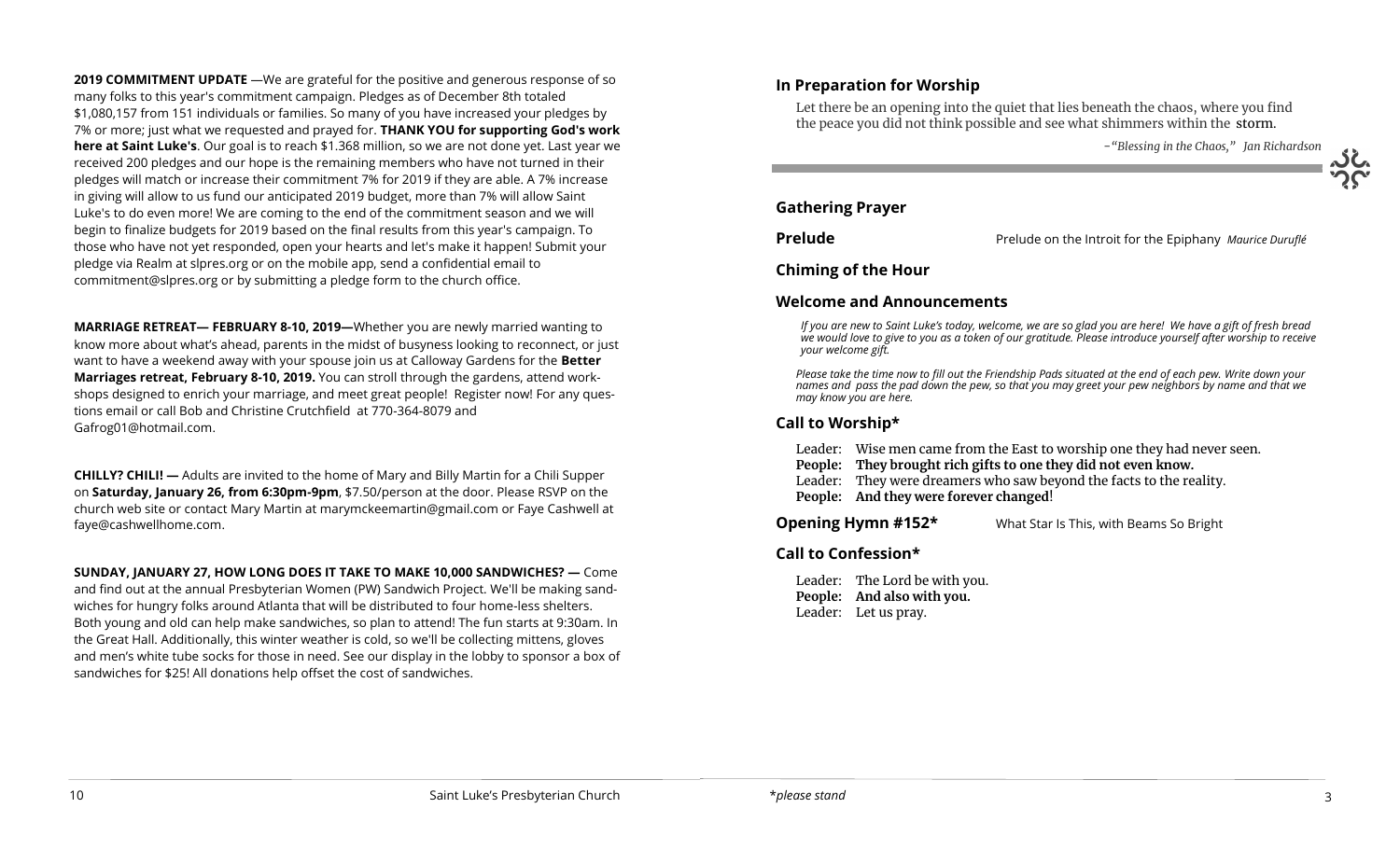#### **Prayer of Confession\***

Holy God, we bow before you confessing our dim comprehension of truth that has been revealed so clearly. When we could have looked ahead, we fell behind. When we could have viewed the wider picture, we saw only a part. When we could have sensed the Spirit leading, we missed the way. Give us faith that trusts when it cannot see; through the light that lingers when all else fails. **Hear also the personal confessions on our hearts…** *(Silence is kept for personal reflection.)*

Leader: Lord, in your mercy. **People: Hear our prayer.** Amen.

#### **Assurance of Forgiveness\***

#### **Song of Praise #673\*** *stanza 3*



#### **Passing the Peace of Christ\***

Leader: May the peace of Christ be with you. **People: And also with you.** 

#### **Prayer for Illumination** Scott Shipley

#### **Scripture Reading** Matthew 2:1-15, *pgs. 1-2 of the New Testament*

Leader: The Word of the Lord.

**People: Thanks be to God.** 

# MUSIC MINISTRY

**Clair Maxwell clairmaxwell@slpres.org / 770.393.1424 ext. 227** 

 $\_$  ,  $\_$  ,  $\_$  ,  $\_$  ,  $\_$  ,  $\_$  ,  $\_$  ,  $\_$  ,  $\_$  ,  $\_$  ,  $\_$  ,  $\_$  ,  $\_$  ,  $\_$  ,  $\_$  ,  $\_$  ,  $\_$  ,  $\_$ 

#### **CHOIR NEW YEAR**

Make it one of your new year's resolutions to join a choir! There are spaces open in all our groups, and we would love having you join us. Come as often as you are able, and no experience is necessary. Be a part of our church's music ministry!

# ADULT MINISTRY

**Shannon Dill shannondill@slpres.org / 770.393.1424 ext. 229** 

#### **ADULT SUNDAY SCHOOL**

Individual classes have begun. Please see the website for a full description of each class. (http://slpres.org/program-ministries/adult-ministry/sunday-school)

 $\_$  ,  $\_$  ,  $\_$  ,  $\_$  ,  $\_$  ,  $\_$  ,  $\_$  ,  $\_$  ,  $\_$  ,  $\_$  ,  $\_$  ,  $\_$  ,  $\_$  ,  $\_$  ,  $\_$  ,  $\_$  ,  $\_$  ,  $\_$  ,  $\_$ 

Faith Foundations: Room 232 House to House: Room 203 Seasons of the Spirit: Room 231/233 Soul Food: Room 234/236

#### **FRIDAY MORNING MEN'S BIBLE STUDY**

Fellowship and Bible study every Friday from 6:40-8am in the Parlor with Dan Joyce.

#### **BIBLE STUDY: "WAYFARERS"**

Come join David, Shannon or Phil as this week's preacher leads a study of the scripture for the upcoming Sunday's worship. Meet on Wednesdays at 10am in the church library.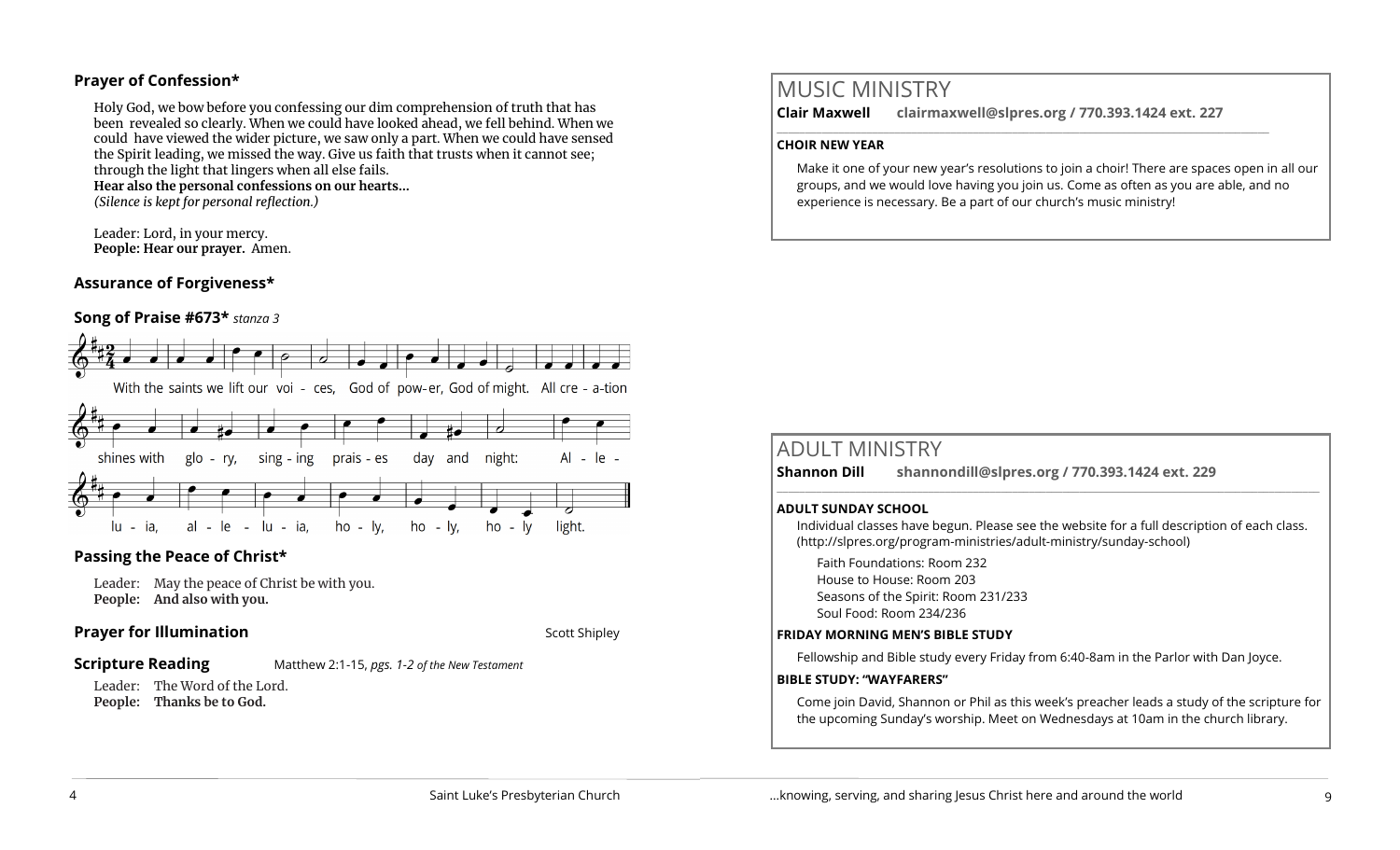# S P L A S H ! CHILDREN'S MINISTRIES

**Catherine Anne Thomas cathomas@slpres.org / 770.393.1424 ext. 228 \_\_\_\_\_\_\_\_\_\_\_\_\_\_\_\_\_\_\_\_\_\_\_\_\_\_\_\_\_\_\_\_\_\_\_\_\_\_\_\_\_\_\_\_\_\_\_\_\_\_\_\_\_\_\_\_\_\_\_\_\_\_\_\_\_\_\_\_\_\_\_\_\_\_\_\_\_\_\_\_\_\_\_\_\_\_\_\_\_\_\_\_\_\_\_\_\_\_\_\_\_\_\_\_\_\_** 

#### **JANUARY 6**

Breakfast Club & Sunday School Resume

#### **JANUARY 6—SACRAMENT SUNDAY**

Our next Sacrament Sunday is TODAY and will focus on Communion. All children ages PreK through 3<sup>rd</sup> grade are invited to join us today and for future worship work shops, held on the **first Sunday of the month,** after Tell Us Our Story at 10:30am worship. We will focus on Communion in January and February; and Baptism will be our topic in March, April, and May. We will learn the hows and the whys of these important sacraments through stories, games, and other activities. For more information, please contact [cathomas@slpres.org.](mailto:cathomas@slpres.org) 

#### **VBS 2018—ROAR!**

Save the date: June 10-13, 2019! Registration opens March 1.

# YOUTH MINISTRY

**Phil Brown philbrown@slpres.org / 770.393.1424 ext. 238** 

#### **HERE'S WHAT'S COMING UP IN YOUTH MINISTRY:**

**January 6** Sunday School 9:15-10:15 NO Youth Group—we will be back at it January 13!

#### **PARENT RETREAT—FEBRUARY 8-10**

A weekend in Montreat, NC focused on parenting kids of all ages. Sponsored by Saint Luke's and other churches around the Southeast. For more information: [www.authenticparents.org](http://www.authenticparents.org)

 $\_$  ,  $\_$  ,  $\_$  ,  $\_$  ,  $\_$  ,  $\_$  ,  $\_$  ,  $\_$  ,  $\_$  ,  $\_$  ,  $\_$  ,  $\_$  ,  $\_$  ,  $\_$  ,  $\_$  ,  $\_$  ,  $\_$  ,  $\_$  ,  $\_$  ,  $\_$  ,  $\_$  ,  $\_$  ,  $\_$  ,  $\_$  ,  $\_$  ,  $\_$  ,  $\_$  ,  $\_$  ,  $\_$  ,  $\_$  ,  $\_$  ,  $\_$  ,  $\_$  ,  $\_$  ,  $\_$  ,  $\_$  ,  $\_$  ,

#### **Tell Us Our Story Catherine Anne Thomas Catherine Anne Thomas**

*After Tell Us Our Story, parents may walk children 3 and younger to their classrooms in Sheppard Hall. Pre-K, K and 1st graders may gather in the narthex, make a nametag, and follow your teacher up to The Harbor for Faithful Friends.*

#### **Anthem** Do You See the Star? *James Eliot*Chancel Choir

Do you see the star in the Eastern sky?

Do you understand the reason why shepherds are filled with joy to see a baby boy? Do you see the wise men on their way to the manger where the baby lay? Do you see them traveling from afar following the Easter star? Do you hear the angels sweetly sing to the tiny child, the newborn King? Gloria in excelsis Deo!

| Sermon | "One Way or Another" | Shannon Dill |
|--------|----------------------|--------------|
|        |                      |              |

#### **Affirmation of Faith\*** Nicene Creed

**We believe in one God, the Father, the Almighty, maker of heaven and earth of all that is, seen and unseen.**

**We believe in one Lord, Jesus Christ, the only Son of God,** 

**eternally begotten of the Father, God from God, Light from Light, true God from true God, begotten, not made, of one Being with the Father;** 

**through him all things were made.**

**For us and for our salvation he came down from heaven,**

**was incarnate of the Holy Spirit and the Virgin Mary and became truly human.**

**For our sake he was crucified under Pontius Pilate;**

**he suffered death and was buried.**

**On the third day he rose again in accordance with the Scriptures;**

**he ascended into heaven and is seated at the right hand of the Father.** 

**He will come again in glory to judge the living and the dead,**

**and his kingdom will have no end.**

**We believe in the Holy Spirit, the Lord, the giver of life, who proceeds from the Father and the Son, who with the Father and the Son is worshiped and glorified, who has spoken through the prophets.**

**We believe in one holy catholic and apostolic church.**

**We acknowledge one baptism for the forgiveness of sins.**

**We look for the resurrection of the dead, and the life of the world to come. Amen.**

## **The Offering Invitation**

*Giving is a tangible sign of worship. If you give electronically, there is a blue, laminated, electronic giving card in the pew rack to place in the offering plate as it is passed.*